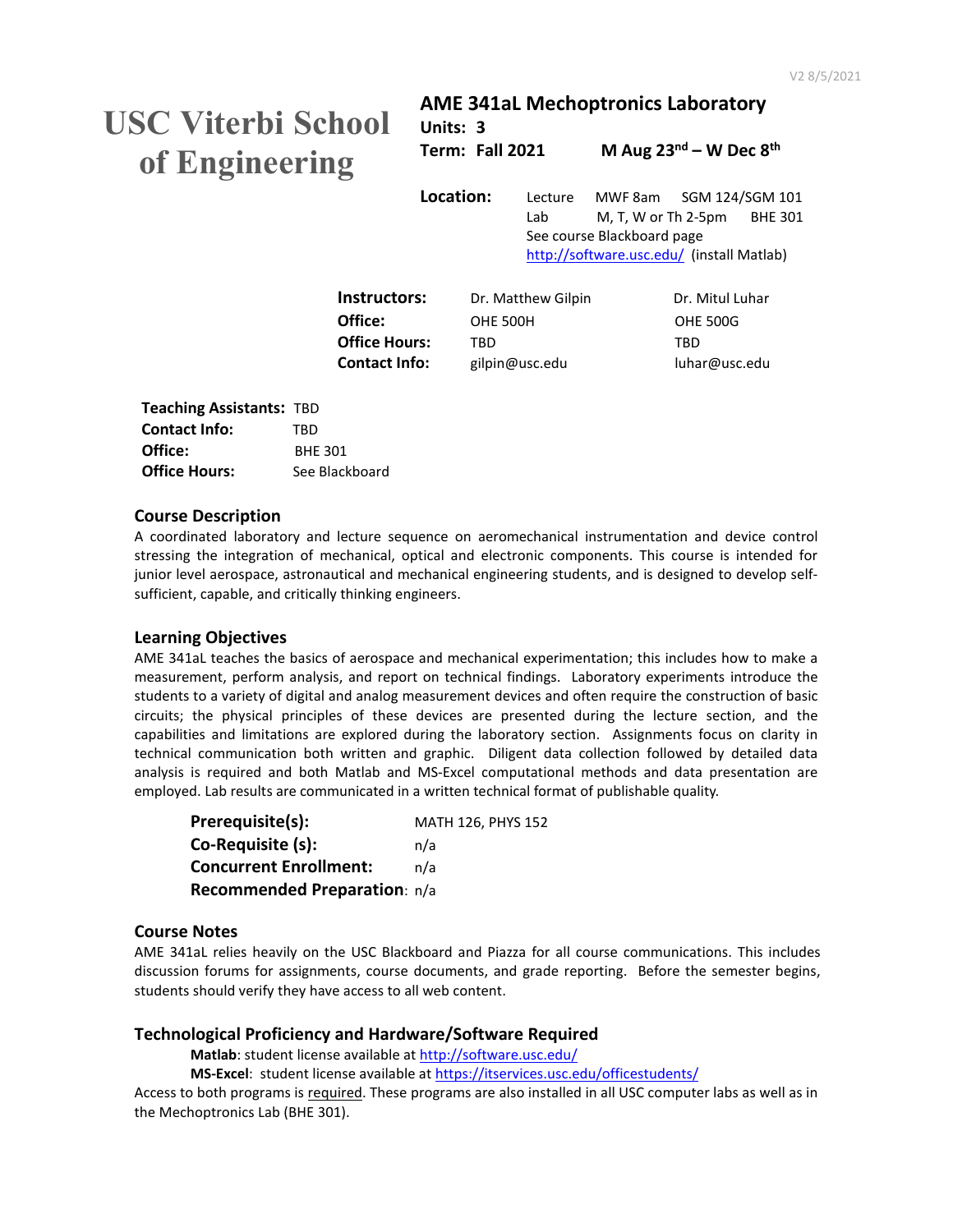|    | Date        | Lecture                                                         | <b>Lab Contents</b>                            | <b>Assignment</b><br>Due | $\frac{0}{0}$ |
|----|-------------|-----------------------------------------------------------------|------------------------------------------------|--------------------------|---------------|
| 1  | 8/23<br>M   | $(0)$ The Basic Ideas                                           | (0) Introduction to Lab;                       |                          |               |
|    | 8/25<br>W   | $(1)$ Error Analysis I                                          | Hello {graphical} world                        |                          |               |
| 2  | 8/30<br>M   | $(2)$ Error Analysis II                                         | (1) Physical                                   | A0 Due                   | 3             |
|    | 9/1<br>W    | $(3)$ Error Analysis III                                        | Measurements                                   |                          |               |
|    | 9/6<br>M    | <b>Labor Day</b>                                                |                                                |                          |               |
| 3  | W<br>9/8    | (4) Elements of Electronics                                     |                                                | A1 Due                   | 7             |
|    | 9/10<br>F   | $(5)$ A1 Recap                                                  |                                                |                          |               |
|    | 9/13<br>M   | $(6)$ Linear Circuits I                                         |                                                |                          |               |
| 4  | 9/15<br>W   | (2) Real and Virtual<br>(7) Linear Circuits II<br>Instruments   |                                                |                          |               |
|    | 9/17<br>F   | $(8)$ Linear Circuits III                                       |                                                |                          |               |
|    | 9/20<br>М   | (9) 1st Order Systems I - Phasors and Complex Exponentials      |                                                | A <sub>2</sub> Due       | 7             |
| 5  | 9/22<br>W   | $(10)$ 1st Order Systems II - Principles                        | (3) Linear Circuits                            |                          |               |
|    | F<br>9/24   | $(11)$ A2 Recap                                                 |                                                |                          |               |
| 6  | 9/27<br>M   | (12) 1st Order Systems III - Practical examples                 | $(3.5)$ Excel & the                            |                          |               |
|    | 9/29<br>W   | (13) Op Amps I - Steady State                                   | Engineer                                       |                          |               |
|    | 10/4<br>M   | (14) Op Amps II - Frequency Response                            |                                                | <b>A3.5 Due</b>          | 4             |
| 7  | 10/6<br>W   | (15) How to Write a Report                                      | (4) Transfer Function of<br>a 1st Order System |                          |               |
|    | $10/8$<br>F | $(16)$ A3.5 Recap                                               |                                                |                          |               |
|    | $M$ 10/11   | $(17)$ Omp Amps III                                             |                                                |                          |               |
| 8  | 10/13<br>W  | (18) Digital Circuits I - How to Build a Computer               |                                                |                          |               |
|    | F 10/15     | <b>Fall Recess</b>                                              |                                                |                          |               |
|    | $M$ 10/18   | (19) Digital Circuits II - Analog-Digital Converters            | (5) Properties of Op-<br>Amps                  | A4 Due                   | 10            |
| 9  | 10/20<br>W  | (20) Digital Circuits III - Analysis of Discrete Signals        |                                                |                          |               |
|    | $F$ 10/22   | $(21)$ A4 Recap                                                 |                                                |                          |               |
|    | $M$ 10/25   | (22) Digital Signal Processing - I                              |                                                |                          |               |
| 10 | 10/27<br>W  | (23) Digital Signal Processing - II                             | (6) Digital Circuits                           |                          |               |
|    | 11/1<br>М   | (24) LP Preview                                                 |                                                |                          |               |
| 11 | 11/3<br>W   | $(25)$ Acoustics I - The wave equation                          | (7) Analysis of Discrete<br>Time Series        | A5 Due<br>(Report #1)    | 14            |
|    | 11/5<br>F   | $(26)$ A5 Recap                                                 |                                                |                          |               |
|    | $M$ 11/8    | $(27)$ Acoustics II - Plane waves                               |                                                |                          |               |
| 12 | $W$   11/10 | (28) Acoustics III - Production & measurement of pressure waves | (LP) Lab Practical                             |                          | 10            |
|    | $F$ 11/12   | No Lecture                                                      | Last day to drop with a mark of W              |                          |               |
|    | $M$ 11/15   | $(29)$ How to Write a Report II                                 |                                                |                          |               |
| 13 | W 11/17     | (30) LP Results                                                 | (8) Making Noise -<br>Acoustic Waves           | A7 Due                   | 10            |
|    | F 11/19     | $(31)$ A7 Recap                                                 |                                                |                          |               |
|    | M 11/22     | No Lecture                                                      |                                                |                          |               |
| 14 | W 11/24     | <b>Be Thankful</b>                                              |                                                |                          |               |
|    | M 11/29     | (32) Something Fascinating                                      |                                                |                          |               |
| 15 | 12/1<br>W   | (33) Exam Review                                                |                                                | A8 Due<br>(Report #2)    | 15            |
|    | 12/3<br>F   | (34) Course Summary                                             |                                                |                          |               |
| 16 | 12/6<br>M   | <b>Study Days</b>                                               |                                                |                          |               |
|    | $W$ 12/8    | Final Exam: 8am - 10am                                          |                                                | <b>Final Exam</b>        | 15            |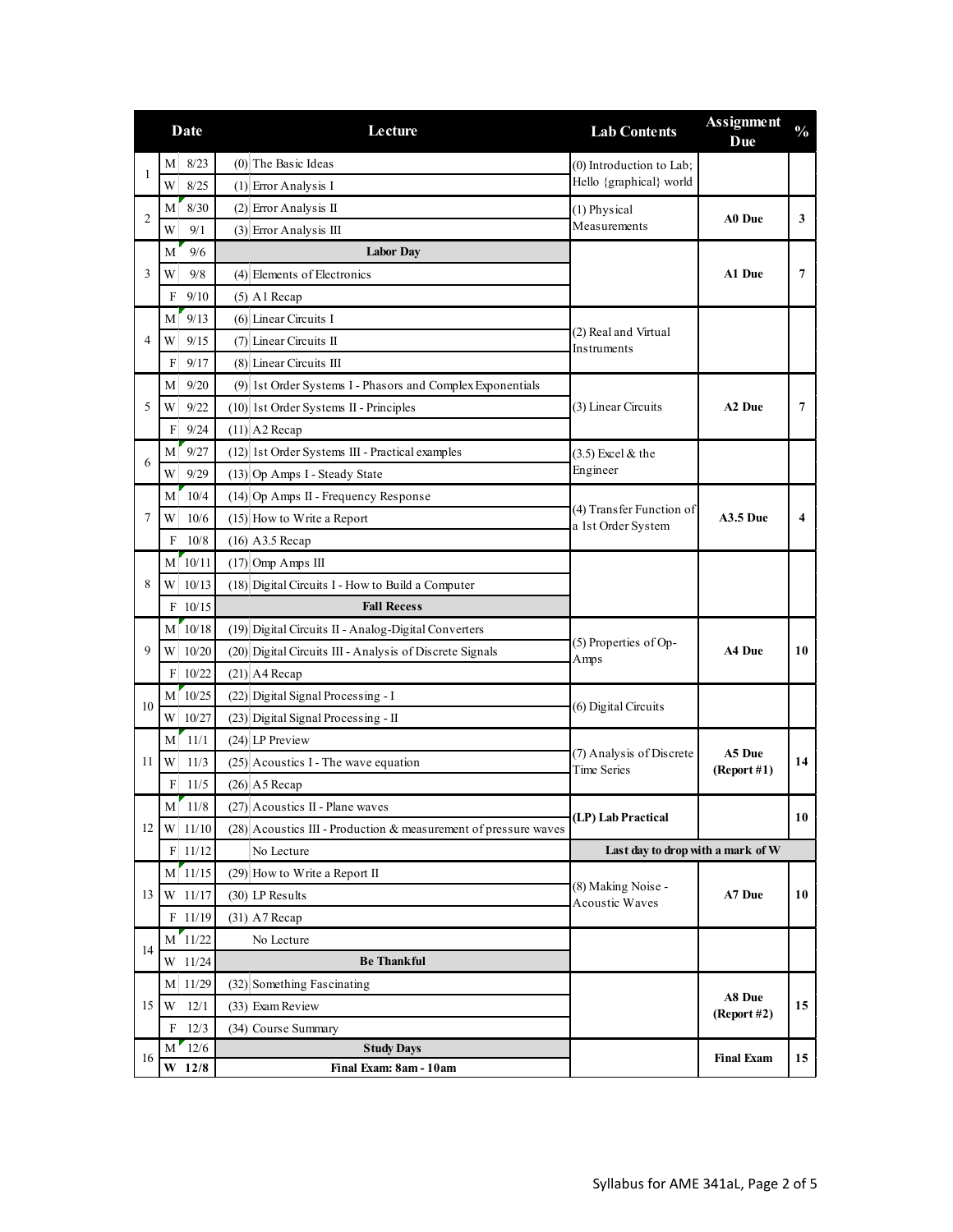#### **Required and Supplementary Materials**

There are no "Required" text textbooks for AME 341aL. A course reader will be provided which includes background information related to the topics discussed during lecture and lab. The course reader supplements the topics covered in class; thus, by definition, it is not as detailed as the material presented during lecture and lab. There are several *optional* textbooks outlined below, but note there are several copies available for reading in BHE 301 (these copies are to remain in the lab):

(optional) Introduction to Mechatronics and Measurement Systems, Alciatore & Histand (2019) McGraw-Hill. (optional) Theory and Design for Mechanical Measurements, Figliola & Beasley (2019) Wiley. (optional) The Art of Electronics, Horowitz & Hill (2015) Cambridge University Press.

### **Description and Assessment of Assignments**

There will be one written final exam (see published university exam schedule) and one lab practical exam (conducted during your regularly scheduled lab time). The remainder of the course assignments will be based on experiments conducted in lab. All assignments are due on your registered lab day as shown in the course schedule. All assignments will be produced using a technical report writing style, which will be detailed during lecture. Data analysis will be performed using both Matlab and MS Excel. For some assignments you can choose which software to use; however, several assignments require specifically Matlab or specifically Excel, as detailed in the lab handbook.

#### **Grading Breakdown**

Subject to change; see Course Schedule

| <b>Assignment</b> | % of Grade |
|-------------------|------------|
| A0                | 3          |
| A1                | 7          |
| A2                | 7          |
| A3.5              | 4          |
| A4                | 10         |
| A5                | 14         |
| LР                | 10         |
| A7                | 10         |
| A8                | 15         |
| <b>Final Exam</b> | 15         |
| Lab Performance   | 5          |
| Total             | 100        |

## **Assignment Submission Policy**

Each assignment is due **before** lab begins on your registered lab day. All assignments will be submitted *digitally* to Blackboard via Turn-It-In. Assignments must be submitted on time. Do not wait until the last minute to submit and ensure that you receive a submission receipt. **A late assignment will be docked 50% and no assignment will be accepted after 8am on the day following the due date. One microsecond ( ) late is considered late and there are no exceptions.** For similar reasons, there are no make-up labs. All labs and assignments will count towards the total grade (*i.e.*, none are dropped). It is not possible to pass the course if you are missing two or more assignments or any labs. Instructors must be notified ASAP in the case of documented illness or emergency.

## **Additional Policies**

See the Mechoptronics course reader for all policies, codes of conduct, and expectations. Please read the course reader in full.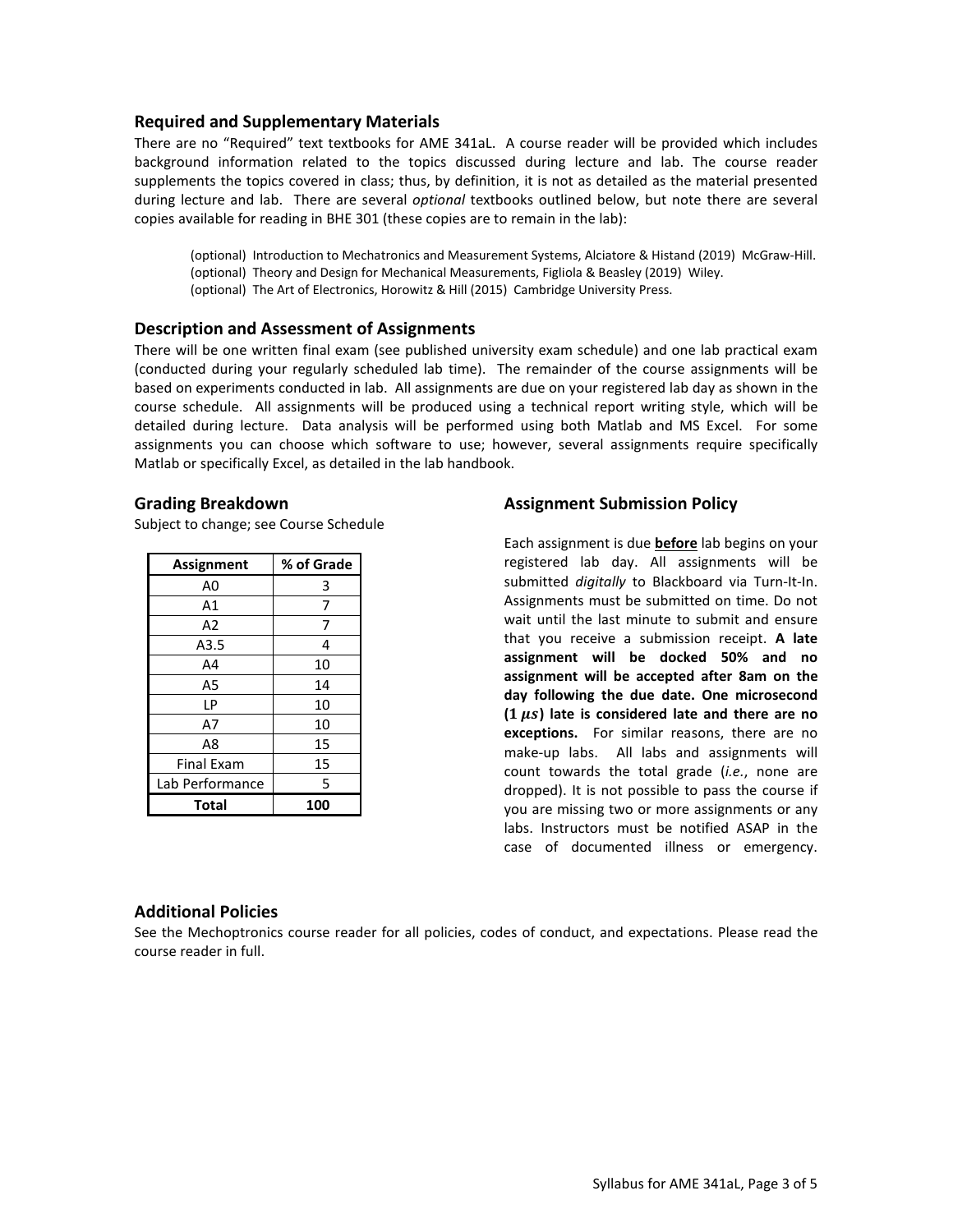## **Statement on Academic Conduct and Support Systems**

#### **Academic Conduct:**

Plagiarism – presenting someone else's ideas as your own, either verbatim or recast in your own words – is a serious academic offense with serious consequences. Please familiarize yourself with the discussion of plagiarism in SCampus in Part B, Section 11, "Behavior Violating University Standards" [policy.usc.edu/scampus-part-b.](https://policy.usc.edu/scampus-part-b/) Other forms of academic dishonesty are equally unacceptable. See additional information in SCampus and university policies on scientific misconduct[, policy.usc.edu/scientific](http://policy.usc.edu/scientific-misconduct)[misconduct.](http://policy.usc.edu/scientific-misconduct)

#### **Support Systems:**

*Counseling and Mental Health - (213) 740-9355 – 24/7 on call* [studenthealth.usc.edu/counseling](https://studenthealth.usc.edu/counseling/)

Free and confidential mental health treatment for students, including short-term psychotherapy, group counseling, stress fitness workshops, and crisis intervention.

*National Suicide Prevention Lifeline - 1 (800) 273-8255 – 24/7 on call* [suicidepreventionlifeline.org](http://www.suicidepreventionlifeline.org/)

Free and confidential emotional support to people in suicidal crisis or emotional distress 24 hours a day, 7 days a week.

*Relationship and Sexual Violence Prevention Services (RSVP) - (213) 740-9355(WELL), press "0" after hours – 24/7 on call*

[studenthealth.usc.edu/sexual-assault](https://studenthealth.usc.edu/sexual-assault/)

Free and confidential therapy services, workshops, and training for situations related to gender-based harm[.](https://engemannshc.usc.edu/rsvp/)

#### *Office of Equity and Diversity (OED) - (213) 740-5086 | Title IX – (213) 821-8298* [equity.usc.edu,](https://equity.usc.edu/) [titleix.usc.edu](http://titleix.usc.edu/)

Information about how to get help or help someone affected by harassment or discrimination, rights of protected classes, reporting options, and additional resources for students, faculty, staff, visitors, and applicants.

*Reporting Incidents of Bias or Harassment - (213) 740-5086 or (213) 821-8298* [usc-advocate.symplicity.com/care\\_report](https://usc-advocate.symplicity.com/care_report/)

Avenue to report incidents of bias, hate crimes, and microaggressions to the Office of Equity and Diversity |Title IX for appropriate investigation, supportive measures, and respons[e.](https://studentaffairs.usc.edu/bias-assessment-response-support/)

#### *The Office of Disability Services and Programs - (213) 740-0776* [dsp.usc.edu](http://dsp.usc.edu/)

Support and accommodations for students with disabilities. Services include assistance in providing readers/notetakers/interpreters, special accommodations for test taking needs, assistance with architectural barriers, assistive technology, and support for individual needs.